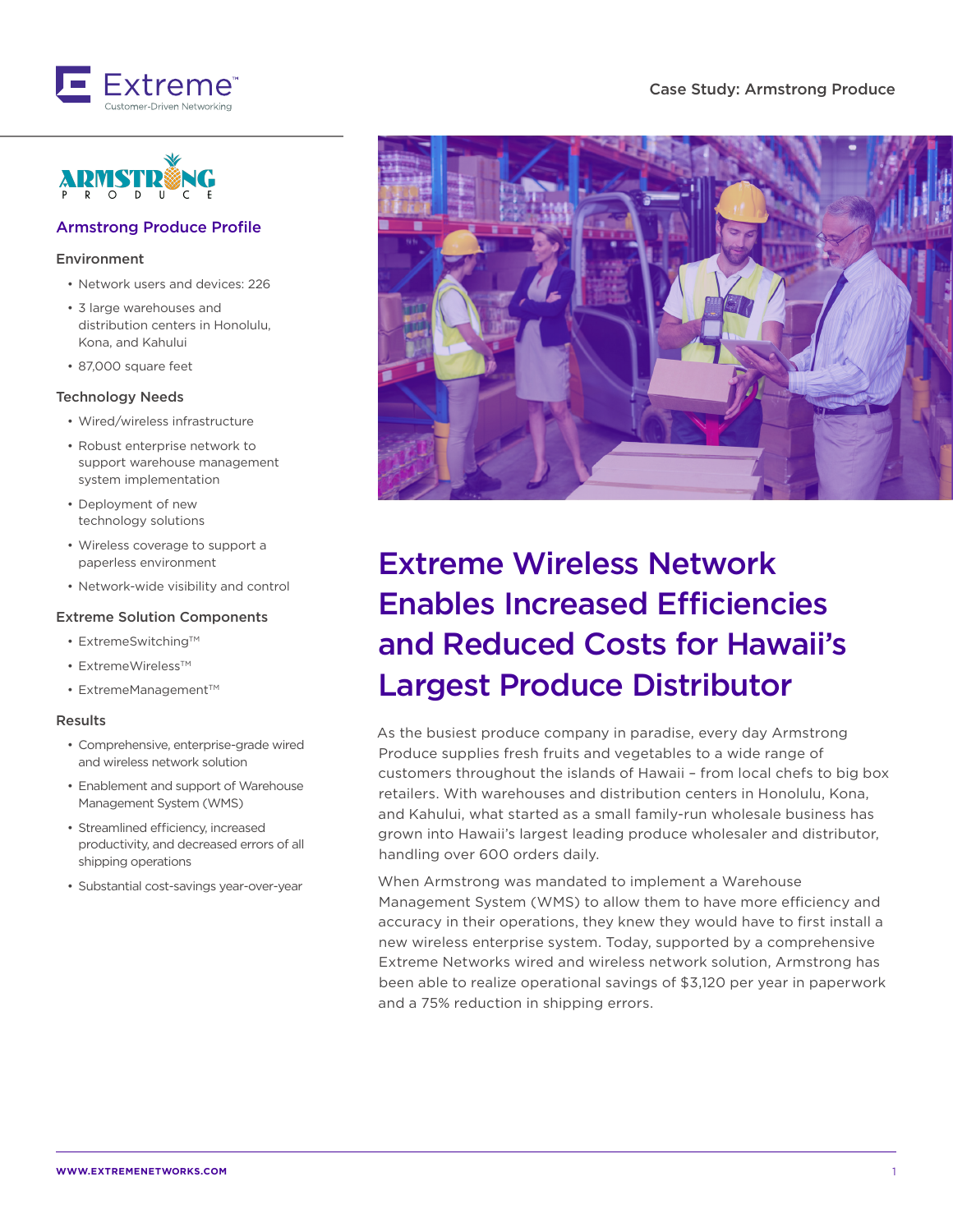## A Mandate for Better Business Operations

Back in 2011, Armstrong Produce used "paper pick tickets" for every order. This required handwriting lot numbers and using line-by-line shipping information for each item. It was a significant amount of manual work and it was prone to errors. Armstrong wanted a better system that would allow them to increase their picking productivity, minimize shipping errors, streamline order checking, and ensure traceability for all their customers.

To comply with the Produce Traceability Initiative (PTI) guidelines and the Country of Origin Labeling (COOL) law, Armstrong Produce was mandated to implement a Warehouse Management System (WMS) requiring everything to be barcoded. While such a system promised to provide the benefits they desired, before they could install it, they would need to replace their current network, which consisted of home networking devices and access points, with an enterprise-class wired and wireless system.

"In order for us to implement the Warehouse Management System, the primary challenge was to find a wireless system that could cover the entire warehouse facility as well as the office facilities across our three locations covering 87,000 square feet," said Kevin Haga, IT Administrator of Armstrong Produce.

## Extreme Networks Delivers More Than a Warehouse Management System

As Armstrong Produce looked at different networking vendors, such as Cisco, HP and Extreme, their key criteria contained multiple factors, such as cost, the relationship with the vendor, and product support. Armstrong selected an Extreme wired and wireless solution that included ExtremeManagement to gain visibility of the network traffic flow, switches, access points, and wireless controller.

"The implementation process was smooth and everything was planned out. Our Extreme solution engineer helped to do a heat map to show us exactly what was needed to ensure that we didn't purchase any more access points than we needed, and to show us exactly what type of coverage we'd be getting with the particular solution," said Haga.

In addition to enabling them to implement their Warehouse Management System, the Extreme network has made it possible for Armstrong to introduce new technology solutions such as a building access control system, time keeping system, security cameras, and Smart TVs. The network has also created a noticeable improvement in wireless coverage and capability for Armstrong's 226 users and devices – all doing business in an all-paperless environment. There has been a significant increase in users on mobile devices, tablets, and Motorola handhelds.

*"Armstrong's new Warehouse Management System, powered by our Extreme wireless network, has saved the company \$3,120 per year on paperwork savings and reduced errors by 75%."*

**Kevin Haga IT Administrator, Armstrong Produce**

### Paperless Environment Delivers Measurable Improvements

The major benefit of Armstrong's Extreme solution was being able to implement the WMS. According to Jingjing Verzosa, Systems Director at Armstrong Produce, "Although at the time we were forced into the WMS, we ended up finding it very useful. In fact, it paid for itself with improvements to productivity, reduced labor costs. less shipping errors, and paper savings."

The new Warehouse Management System, powered by Armstrong's Extreme wireless network has saved the company \$3,120 per year on paperwork savings and they have had a 75% reduction in errors.

The Extreme solution has made managing the large network much easier for the network team of two. "The Extreme B-Series managed switches have made a difference in reliability and visibility. We can check the individual ports, we no longer have to keep unplugging switches to reset them, and we have greater visibility," said Haga.